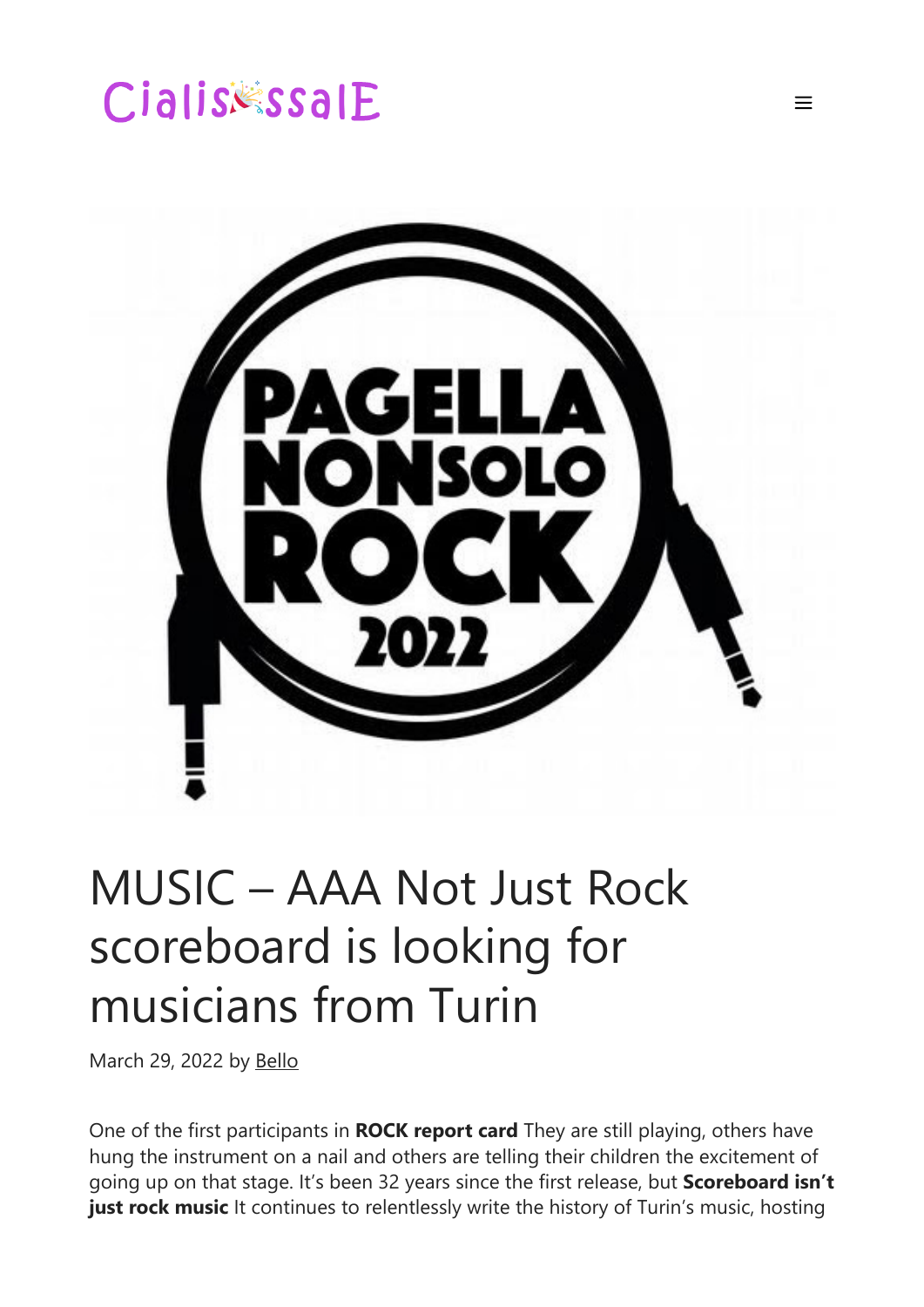the youthful ferment of bands and soloists who have music in their heads, perhaps just as it did for their parents a few decades ago.

Now as then, the event has not changed, more than anything else it has grown in importance, and has become a beautiful stage for those who have something to say in music. Still at its origins, Pagella Non solo Rock is a music competition aimed at young musicians, groups and soloists who propose their own songs for which section is dedicated to the competition, or even tributes and classics to the individual out of competition, any musical genre, without restrictions.

To participate, you must be a resident or resident of Turin and a metropolitan city, not be 23 years old at the time of registration, attend at least one or member of high schools (competition division), under 23, university workers or students (out-ofcompetition) ).

The 32nd edition of these days has opened registrations, absolutely free, which will close on Tuesday, April 26th. To participate, simply accept the regulations and fill out the form on the page https://form.jotformeu.com/90314629663359

#### **Review**

In accordance with the epidemic emergency, live groups will be held in an outdoor venue equipped to host live artistic events, hopefully in the presence of the public. All event information will be published on the website http://www.comune.torino.it/pagerock/

A specialized jury – made up of musicians, critics and industry experts, will select, through live events, the top 5 groups or soloists who will make it to the final. But the audience will also be asked to express their preference for live selections. For each evening, it will be possible to vote on the web for your favorite group or soloist using the comment/voting mechanism which – at the end of selections and counting – will allow a sixth group or soloist in competition with the most votes received, to participate in the final match on the same terms as the finalists. The other five finalists were voiced by the jury.

During the entire edition, some free services will be available to participants: webpage, video clips, photos, reviews, radio interviews, full audios of live selections, content to be published on the website and on Pagella Non Solo Social channels.

The Turin event also signed a collaboration with a startup dedicated to the world of music, MUSICTOGO, which offers vouchers worth 480 euros to spend in the rehearsal room of your choice.

#### **Section "In Competition"**